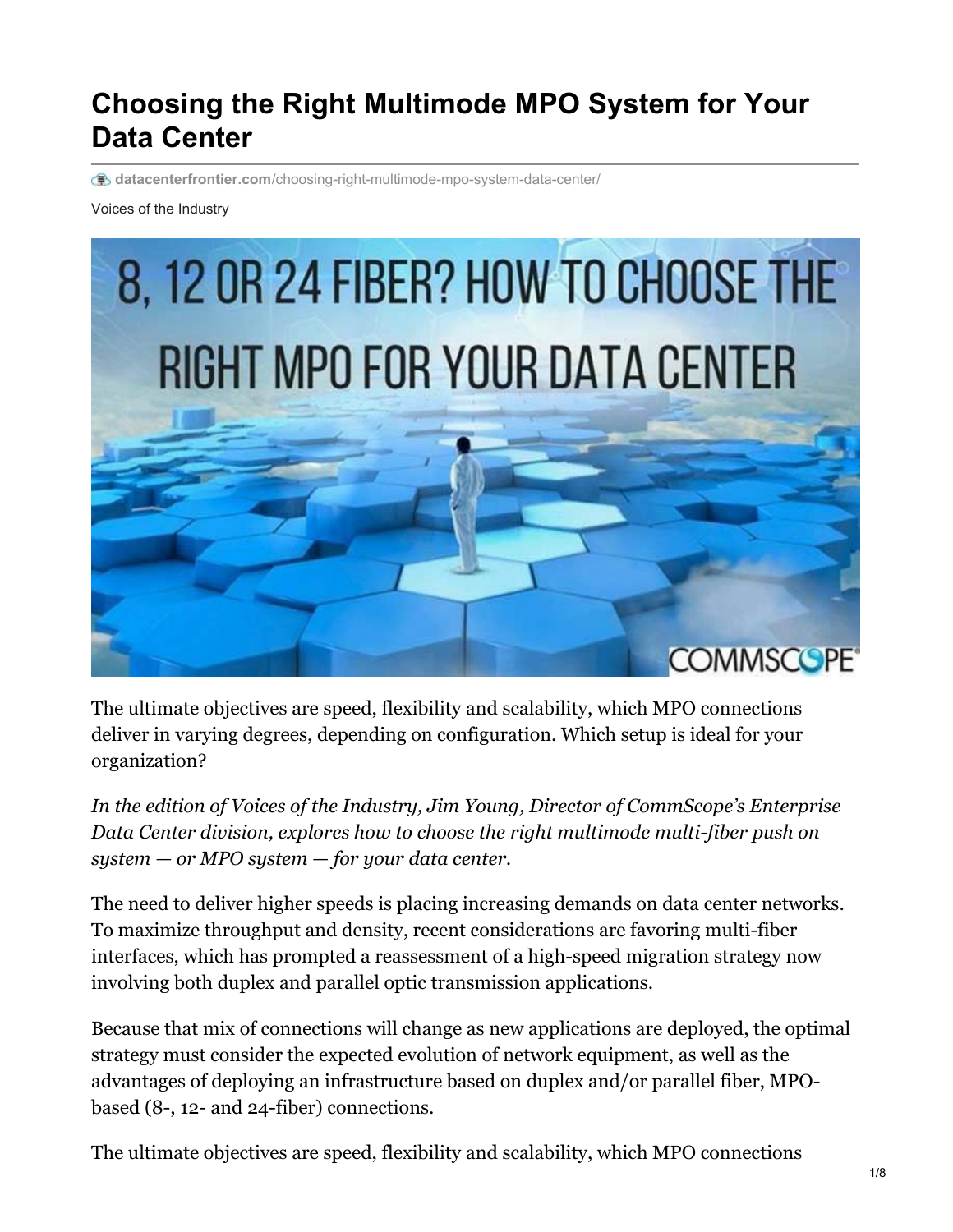deliver in varying degrees, depending on configuration. Which setup is ideal for your organization?

Let's take a closer look.

#### **The Ethernet Roadmap**

Data centers house many types of applications, connecting storage devices to application servers that require a variety of connectivity topologies. While most network links utilize a single pair of fibers (duplex links), the need for higher speeds and capacity requires combining duplex links into groups of links (parallel links). Such an arrangement mandates that cabling designs support both options along with the resulting migration that occurs from duplex to parallel (and back again).



James Young, Director of CommScope's Enterprise Data Center division

We see numerous examples of such arrangements: While most Fibre Channel applications for storage area networks remain duplex, as we migrate beyond 32G Fibre Channel, new parallel link options are being introduced; and some Ethernet applications are evolving from duplex to parallel (and then back to duplex).

Parallel optics also require lower operating costs. In network equipment, 8-fiber parallel quad small form-factor pluggable ports provide higher connectivity densities while reducing power consumption compared to SFP interfaces. These parallel ports are typically broken out as duplex connections, providing connectivity to four-end devices.

Meanwhile, as the Ethernet evolves to deliver ever-increasing speeds, interface designers have moved from the tradition of 10x increases in speed for every iteration to a more gradual approach that incorporates separate transmission "lanes." These lanes combine to increase throughput by using additional fibers and/or multiplexing over a single fiber.

When moving to higher speeds, parallel applications are often the most economical. As technology evolves, implementing higher speeds on a single pair of fibers is the most costeffective strategy.

All of these factors will influence your choice of the fiber media and cabling options best suited for your data center. If your data center is growing quickly, for instance, with the life cycle of your network equipment relatively short, your strategy will favor either duplex or parallel optics, which will impact your cabling choice. But if your future requirements are uncertain, you must consider options that can provide robust support of a variety of potential outcomes.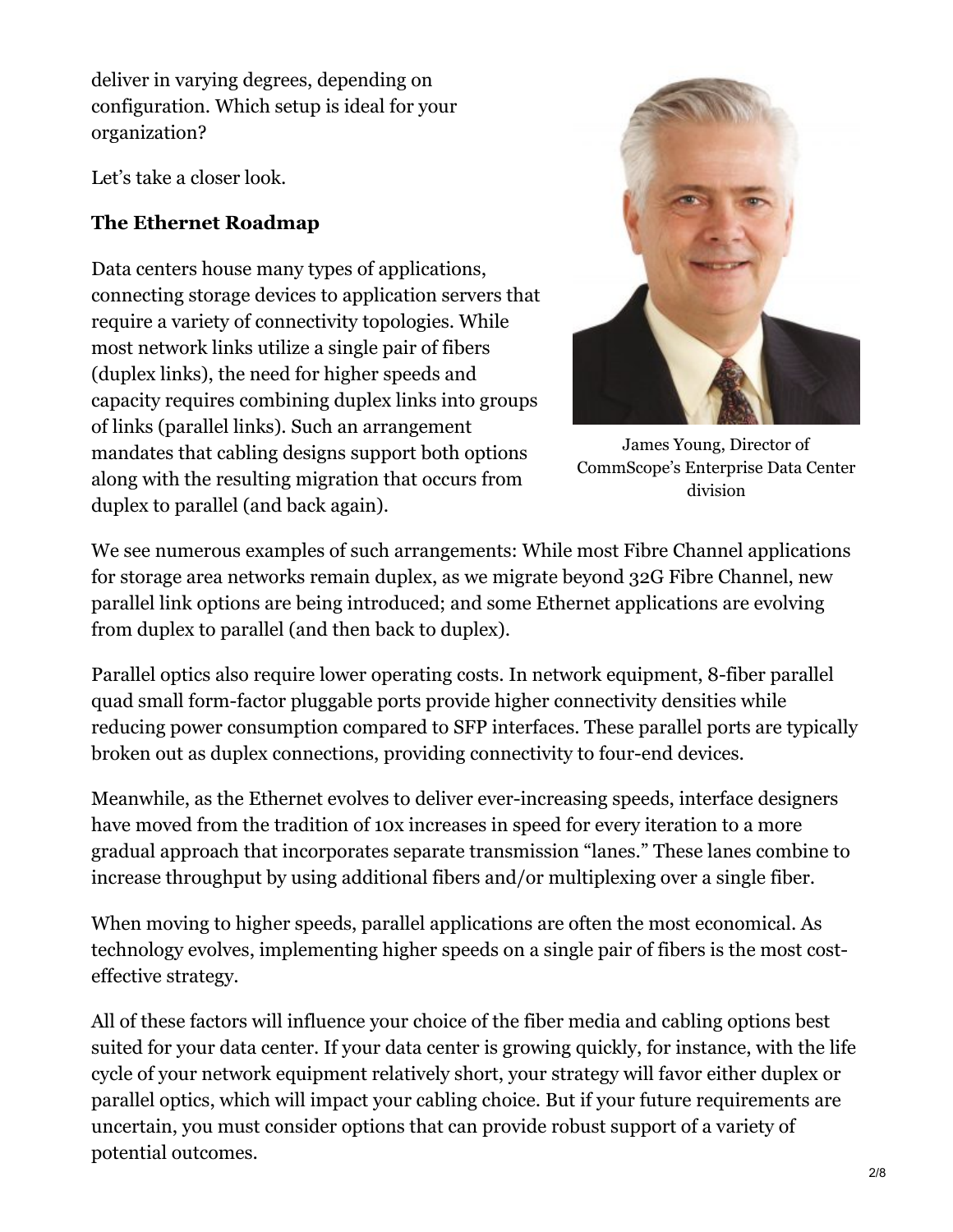[clickToTweet tweet="James Young – When moving to higher speeds, parallel applications are often the most economical. #datacenters" quote="James Young – When moving to higher speeds, parallel applications are often the most economical. #datacenters"]

The prudent strategy balances the cost/benefit of optoelectronics against the investment choices—parallel and duplex fiber links—with an eye toward long-term requirements.

#### **Planning Considerations**

As a first step, consider the capacity that your data center will require in the future along with the following:

- Is your organization an early adopter of new technology?
- Are your applications and compute/storage structures changing?
- Is the growth of your organization slow/fast or unpredictable?
- What are the capital vs operational cost tradeoffs?
- Service for internal networks, multi-tenant data center (MTDC), private/public cloud?

These will help guide your design choices while providing valuable insights for your fiber infrastructure designer.

Your data center team will play an active role in this process, evaluating various technologies, platforms, and fabric and routing/switching strategies.

If thoughtfully considered and selected, the preterminated MPO-based fiber cabling system will enable rapid deployment and configuration flexibility, along with a cabling topology that aligns with your data center direction.

Your data center team will play an active role in this process, evaluating various technologies, platforms, and fabric and routing/switching strategies.

#### **Fiber Media**

For most, multimode fiber is the primary media choice for the enterprise data center. There are various types of multimode fiber (MMF), each impacting the scale and scope of the data center that can be supported when speeds escalate as well as when duplex optical technology becomes available.

Some large enterprise data centers are deploying single mode optics and infrastructure in their data centers with parallel optics/fiber. While not all cabling options available for MMF are available for singlemode fiber (SMF), the principles below apply to both MMF and SMF fiber.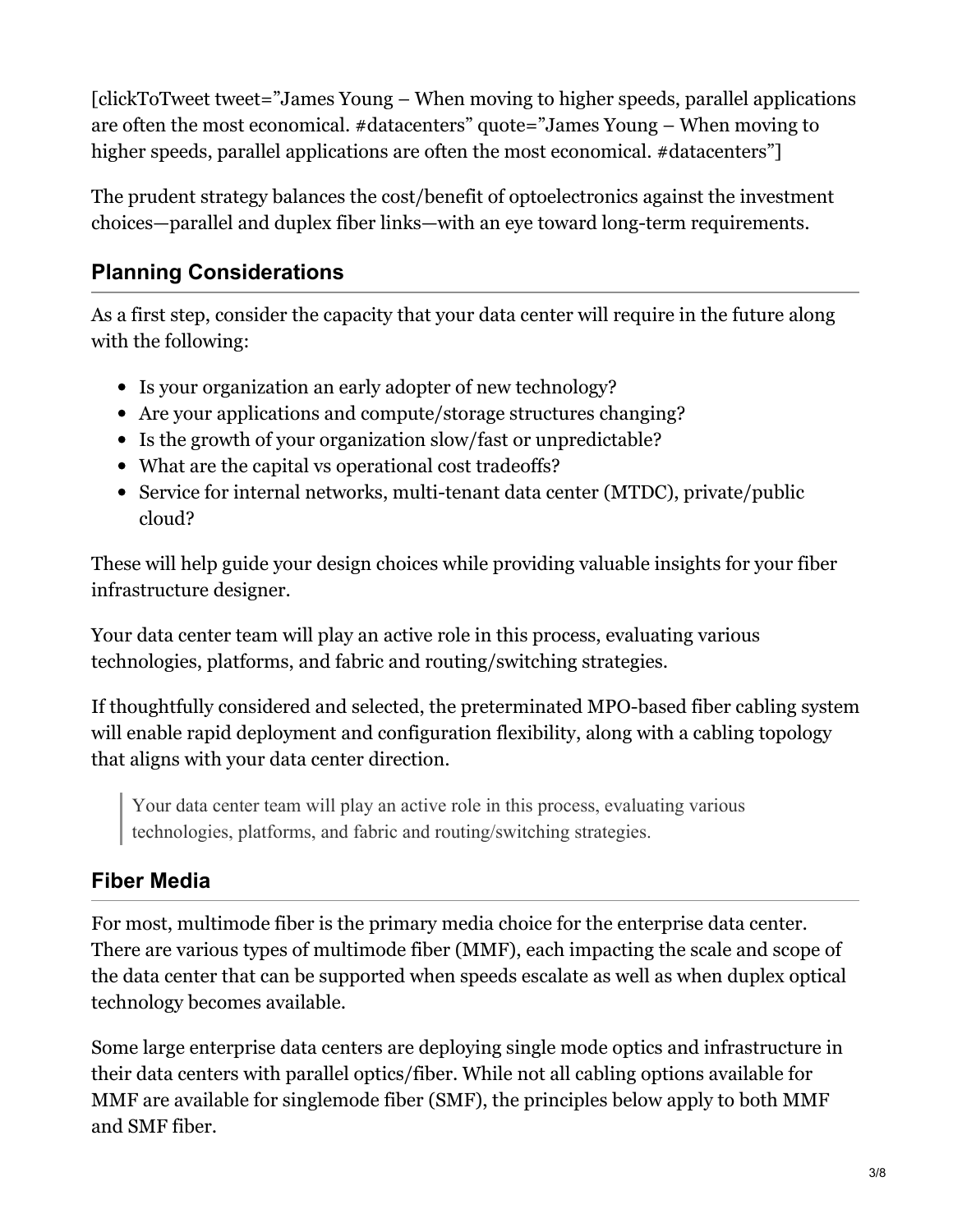#### **Network optics**

In addition to combining "lanes" to provide for greater link speeds, multiplexing several wavelengths on a single pair of fibers achieves the same result, as illustrated in figure 2 with 40G-SWDM4 and 100G-SWDM4. These transceivers provide four 25G lanes over a duplex pair of multimode fibers using four different wavelengths. 100G-SWDM duplex can now be aggregated into a parallel 400G link using eight fibers.



Figure 2: Ethernet network optic application  $-$  \* OM3/OM4 effective modal bandwidth is only specified at 850nm. (Chart courtesy of CommScope)

Note, too, the fiber counts for common applications in the chart below. Any of the multipair applications can break-out, allowing for migrations between duplex and parallel optics. The fiber cabling system should thus be provisioned to accommodate these capabilities.

#### **Cabling density**

After the initial installation of a rack or cabinet, the amount of space allocated to cabling remains fairly restricted, making your cabling choice a paramount consideration.

A two-fiber duplex LC port occupies the same space as a single MPO port, but the latter can contain up to 24 fibers, providing much higher connection density. However, designing only for parallel applications carries its own limitations: Changing to duplex requires at least four times the panel space in the rack or cabinet to accommodate the duplex LC ports. And MPO-LC break-out assemblies can convert MPO trunks to LC duplex connections, but only if employing proper cable management techniques.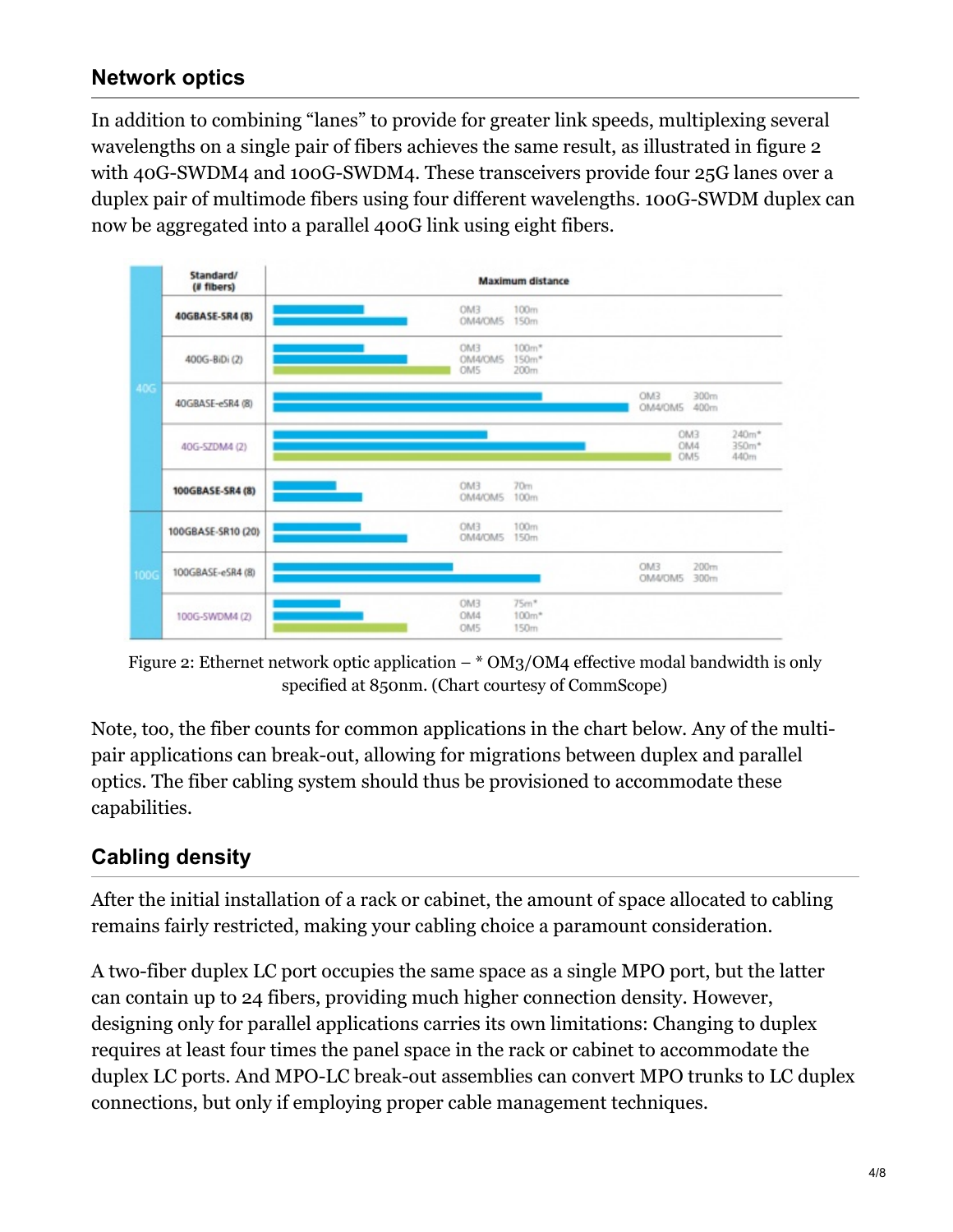Duplex LC ports can be exchanged for MPO ports as needed. And if the optics can be supported by a single duplex pair, then MPO ports can support up to twelve times as many links as LC ports.

As shown in figure 3, MPO connectors are available with 8, 12 or 24 fibers.



Figure 3: MPO-24, MPO-12 and MPO-8 configurations. (Photo courtesy of CommScope)

### **Designing the fiber infrastructure with MPO systems**

#### *8-fiber MPO (MPO-8) designs*

The MPO-8 supports up to four duplex channels and is used in the QSFP transceivers that utilize the eight fibers to provide four lanes per MPO port.

The MPO-8 interface uses eight of the 12 fiber positions of the industry standard MPO-12 (a QSFP transceiver does not use the center four fiber positions). Because leaving fibers unused is undesirable, cables and connectors can be constructed with MPO-12 connectors that omit or do not terminate the center four fibers (see figure 4).



Figure 4: MPO-8 – QSFP applications with method B polarity management. (Photo courtesy of CommScope)

In some cases, the QSFP application is used as a grouped link or trunk between network switches, which is supported by MPO- 8, MPO-12 or MPO-24 systems. The number of fibers in the MPO connector determines how many ports the MPO trunk can support.

Regardless of the number of fibers in the connector, the routing of a transmitted signal is critical. I prefer method  $B$  — see figs. 4 and  $5$  — which uses aligned key adapters.

One other common form of the QSFP application incorporates a breakout of one transceiver to four devices (fig. 6), which often occurs within a cabinet or rack.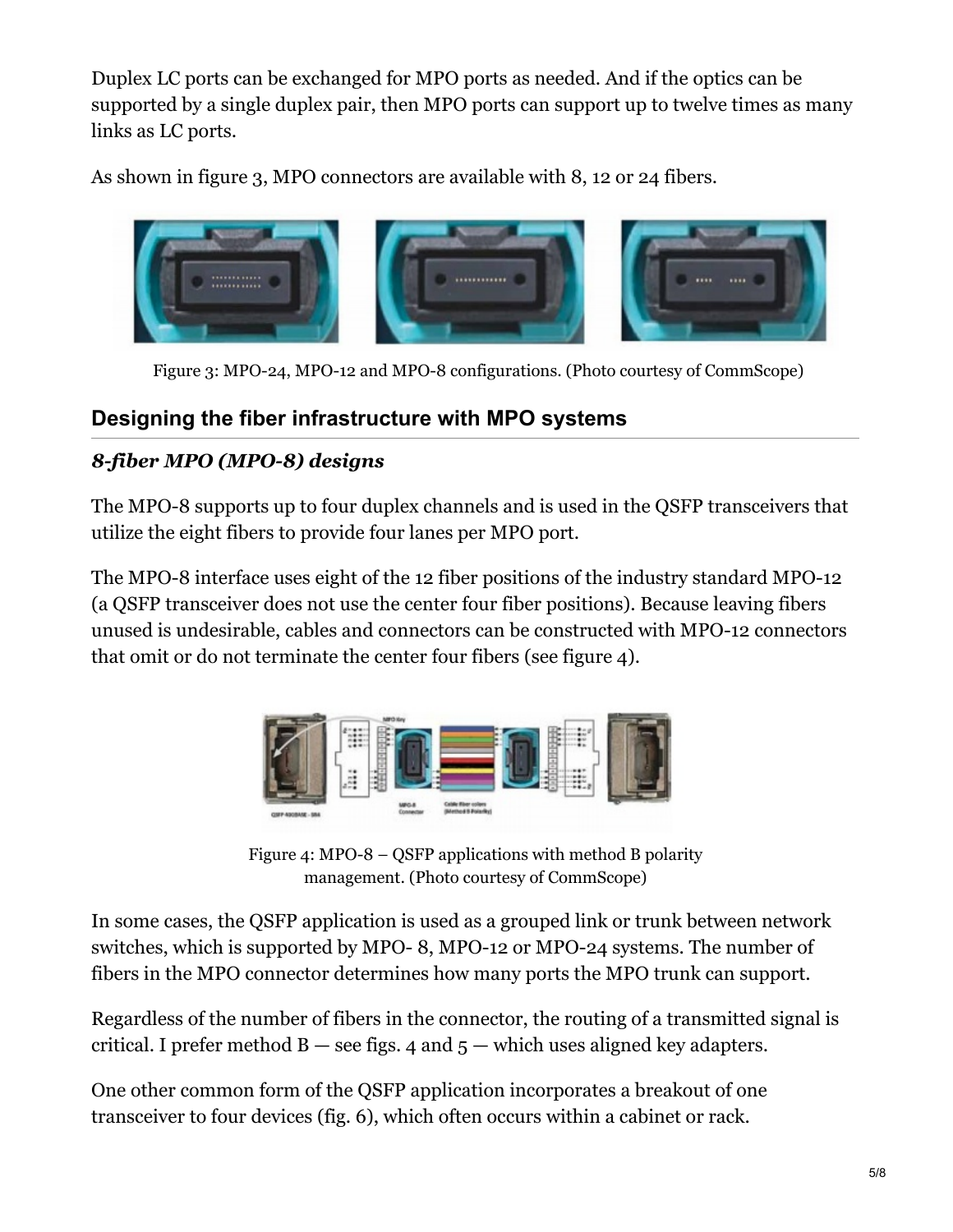A final option involves using the MPO-8 trunks to support duplex applications (fig. 7), though such an arrangement requires at least 50 percent more connectors and panel space compared to MPO-12 and three times the connectors and panel space compared to MPO-24.

#### *12-Fiber (MPO-12) Designs*

The MPO-12 is a standard interface for multimode and singlemode applications and is used with both duplex and simplex applications. When used as a duplex trunk (fig. 9), two trunks are combined to support 24 fiber LC breakout modules (12 duplex ports). I recommend the method B polarity control scheme. The breakout modules can be varied with modules designed to provide breakout to MPO-8.

Additionally, fan-out assemblies can replace modules and connect directly with MPO-12 trunks, providing the same functionality as the breakout modules (fig. 10). Either way, breakout assemblies and modules can be mixed to suit the application.

Finally, as noted above, MPO-12 systems can support 8-fiber parallel applications. In such an arrangement, the center four (unused) fibers can combine from the two 12-fiber trunks to provide an additional QSFP 8-fiber port. See fig. 11, which illustrates QSFP MPO-8 ports supported by MPO-12 trunks (all 24 fibers in the MPO-12 trunks are utilized).

#### *24-Fiber (MPO-24) Designs*

The most cost-effective method to deploy both parallel and duplex fiber optic applications is the MPO-24 connector (fig. 12). Its 24 fibers provide more density than three MPO-8 connectors or two MPO-12 connectors, expediting cleaning and inspection time during its installation. While the method B trunk cables manage the port polarity in MPO-124 similar to in the MPO-8 and MPO-12, the cross connection of the MPO-24 trunks provides much higher port densities, drastically reducing panel space requirements (3:1 compared to MPO-8; 2:1 compared to MPO-12). The MPO-24 and its 144-fiber trunk cable requires 30 percent less space than its MPO-12 equivalent (see figs. 13 and 14 for additional configuration options—MPO-24 LC duplex and fan-out arrays).

MPO-24 can also support more parallel applications compared to MPO-8 or MPO-12 systems. For instance, the 100G SR-10 application requires 10 pairs of MMF in a 10x10G configuration, whereas MPO-24 provides simple, direct support for 100G and 120G applications (see figs. 15 and 16).

#### *MPO Review*

MPO-24 offers the most efficient connector/trunk combination, along with the lowest perport deployment costs. It offers a high degree of flexibility for all duplex and parallel optical applications.

MPO-12 is the most common connector/trunking cabling interface, which offers lower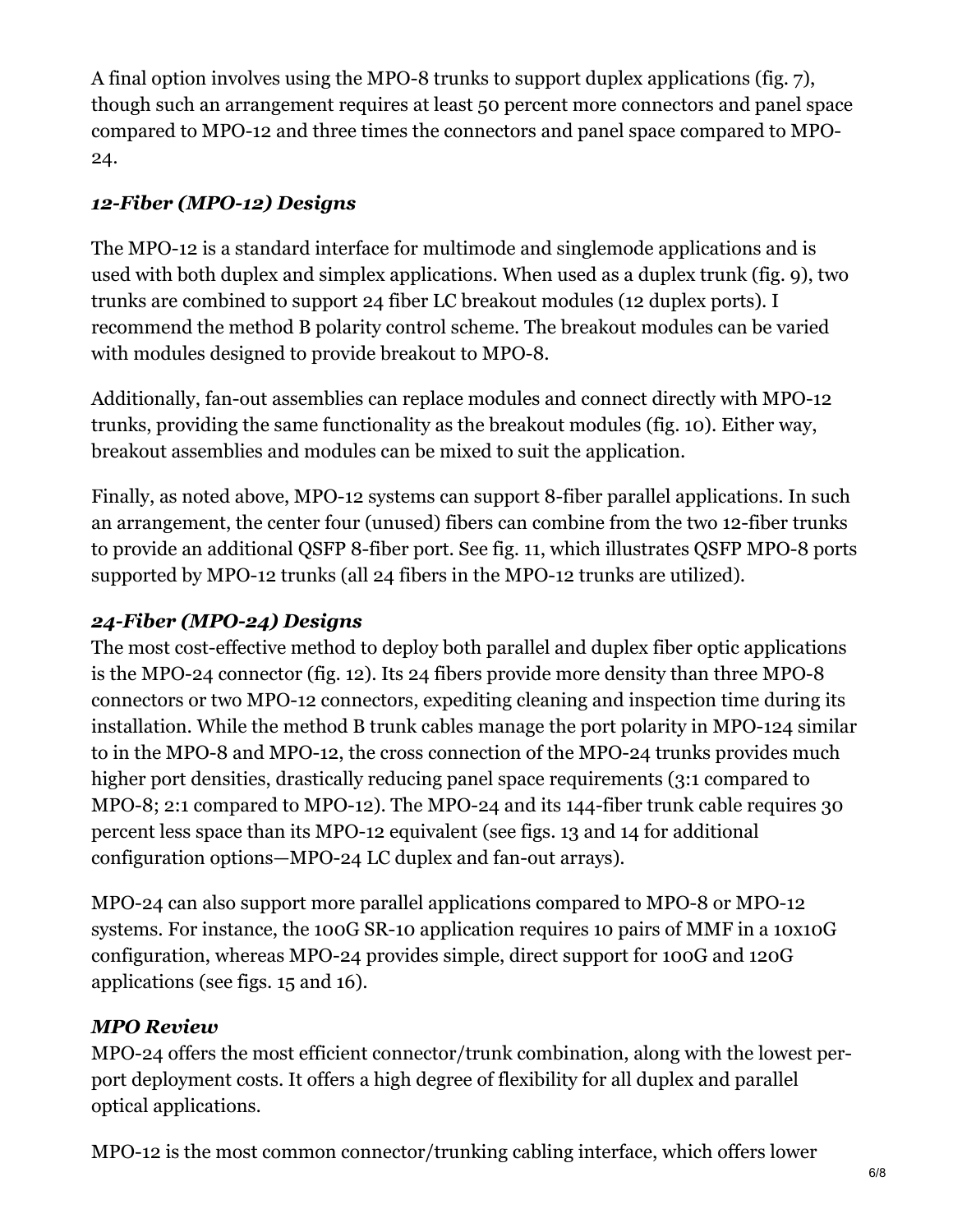density for duplex applications versus MPO-24 systems and better density for duplex applications compared to MPO-8 systems.

Finally, MPO-8 is an efficient choice for point-to-point QSFP trunking applications, offering the lowest panel density of all MPO systems. However, it is the least efficient choice for duplex applications.

[clickToTweet tweet="James Young – Data centers must continue to evolve to support increasing bandwidth requirements. " quote="James Young – Data centers must continue to evolve to support increasing bandwidth requirements."]

### **MPO System Costs**

The total cost of an MPO system reflects the applications that it supports. Flexible designs to accommodate both parallel and duplex applications require adequate rack space, cable routing and management, as well as a combination of the correct media and performance levels.

Reducing the number of connections in the network reduces the capital cost of the network as well as the installation and commissioning costs (see fig. 17).

### **Conclusion**

Data centers must continue to evolve to support increasing bandwidth requirements. Optimizing the fiber infrastructure is a paramount pursuit, with an infrastructure transition that is unique for each organization.

The underlying objectives are speed, flexibility and scalability, which MPO cabling systems address to varying degrees. Assessing the potential applications that your data center will utilize, along with an MPO system that supports an array of options, will help maximize the return on your fiber infrastructure investment.

*James Young is Director of CommScope's Enterprise Data Center division.*



## **The [COVID-19](https://datacenterfrontier.com/the-covid-19-crisis-and-the-data-center-industry/) Crisis and the Data Center Industry**